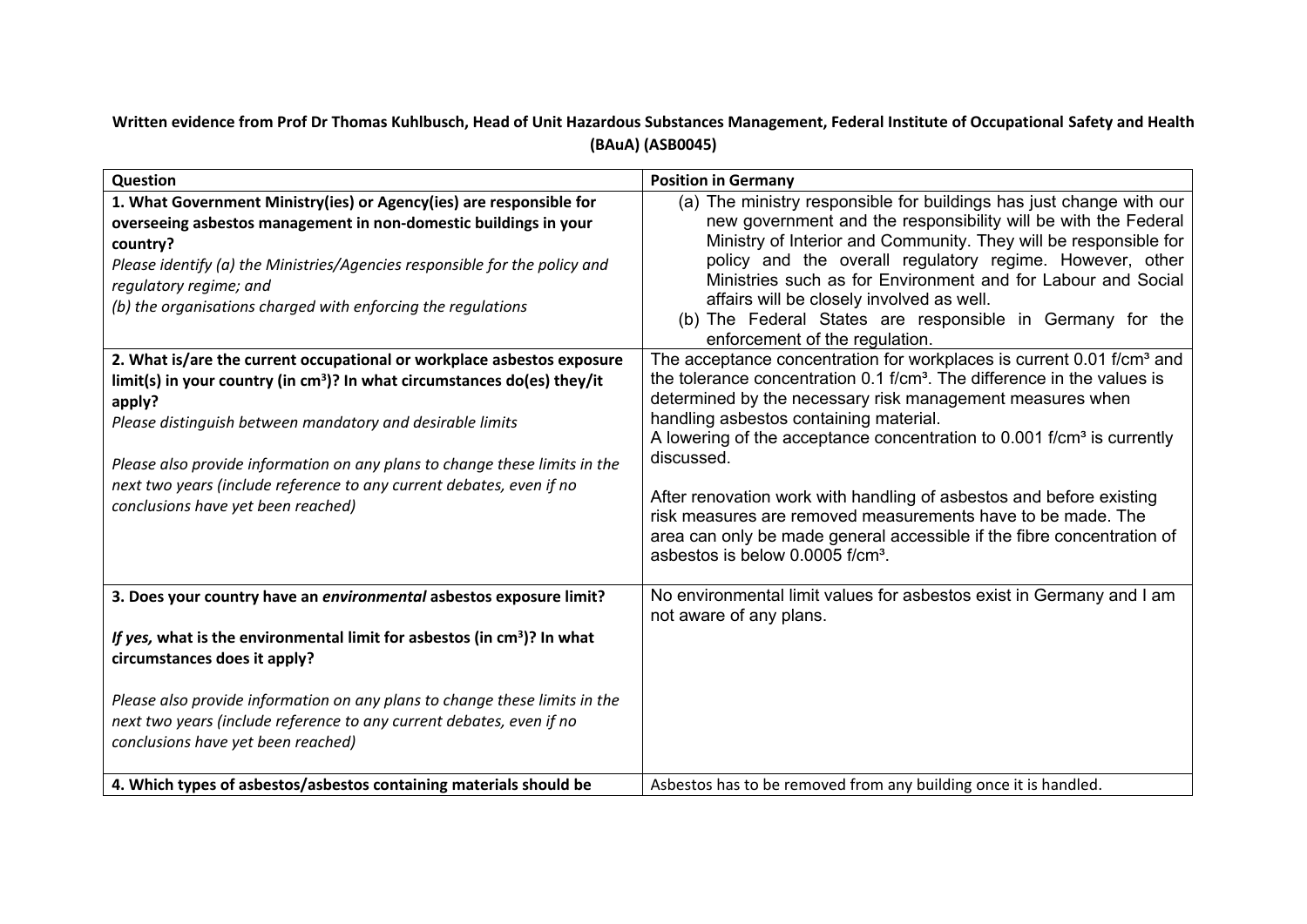| removed from non-domestic buildings, including workplaces, if            | Asbestos containing material can stay in buildings if it is intact and no      |
|--------------------------------------------------------------------------|--------------------------------------------------------------------------------|
| discovered?                                                              | release of asbestos fibres can be expected.                                    |
| Please say if a distinction is made between building types/uses.         | E.g. drilling of holes for functional maintenance purposes in tiles fixed with |
|                                                                          | asbestos containing glue is not viewed as handling of asbestos and can be      |
| Please also say if these rules apply to domestic buildings (or whether   | done without the removal of all tiles. Anyhow, the waste has to be handled     |
| different rules apply for domestic buildings).                           | as hazardous waste.                                                            |
|                                                                          |                                                                                |
|                                                                          | No differences between domestic and non-domestic buildings are known to        |
|                                                                          | me.                                                                            |
| 5. Which types of asbestos/asbestos containing materials can be left 'in | Asbestos containing fire claps can be left "in-situ" in buildings.             |
| situ' in buildings?                                                      | Asbestos containing material can stay in buildings if it is intact and no      |
| Please say if a distinction is made between building types/uses.         | release of asbestos fibres can be expected.                                    |
|                                                                          |                                                                                |
| Please also say if these rules apply to domestic buildings (or whether   | No differences between building types / uses are known to me.                  |
| different rules apply for domestic buildings).                           |                                                                                |
|                                                                          |                                                                                |
| 6. Are owners/managers of non-domestic buildings (including              | Owners / manager of non-domestic buildings are not required to have their      |
| workplaces) required to have their buildings surveyed for asbestos?      | buildings surveyed for asbestos.                                               |
|                                                                          |                                                                                |
|                                                                          | It is discussed that an obligation for owners /managers to survey those parts  |
|                                                                          | of the buildings, which will be handled during renovation, reconstruction or   |
|                                                                          | maintenance, will be implemented.                                              |
|                                                                          |                                                                                |
|                                                                          | Obligations of employers to survey for asbestos in these parts is already      |
|                                                                          | implemented in the form of conducting a risk assessment to derive the          |
|                                                                          | adequate risk management.                                                      |
|                                                                          |                                                                                |
| 7. How frequently are building owners/ managers required to              | Currently only if any work is foreseen.                                        |
| commission asbestos repeat-surveys when asbestos-containing materials    |                                                                                |
| have previously been found but considered safe to leave in the building? |                                                                                |
|                                                                          |                                                                                |
| 8. Do asbestos surveyors or inspectors need to hold a license to survey  | It is currently advised to ask experts in this area for their assessment. Only |
| non-domestic buildings?                                                  | experts and educated people in the specific areas are allowed to conduct a     |